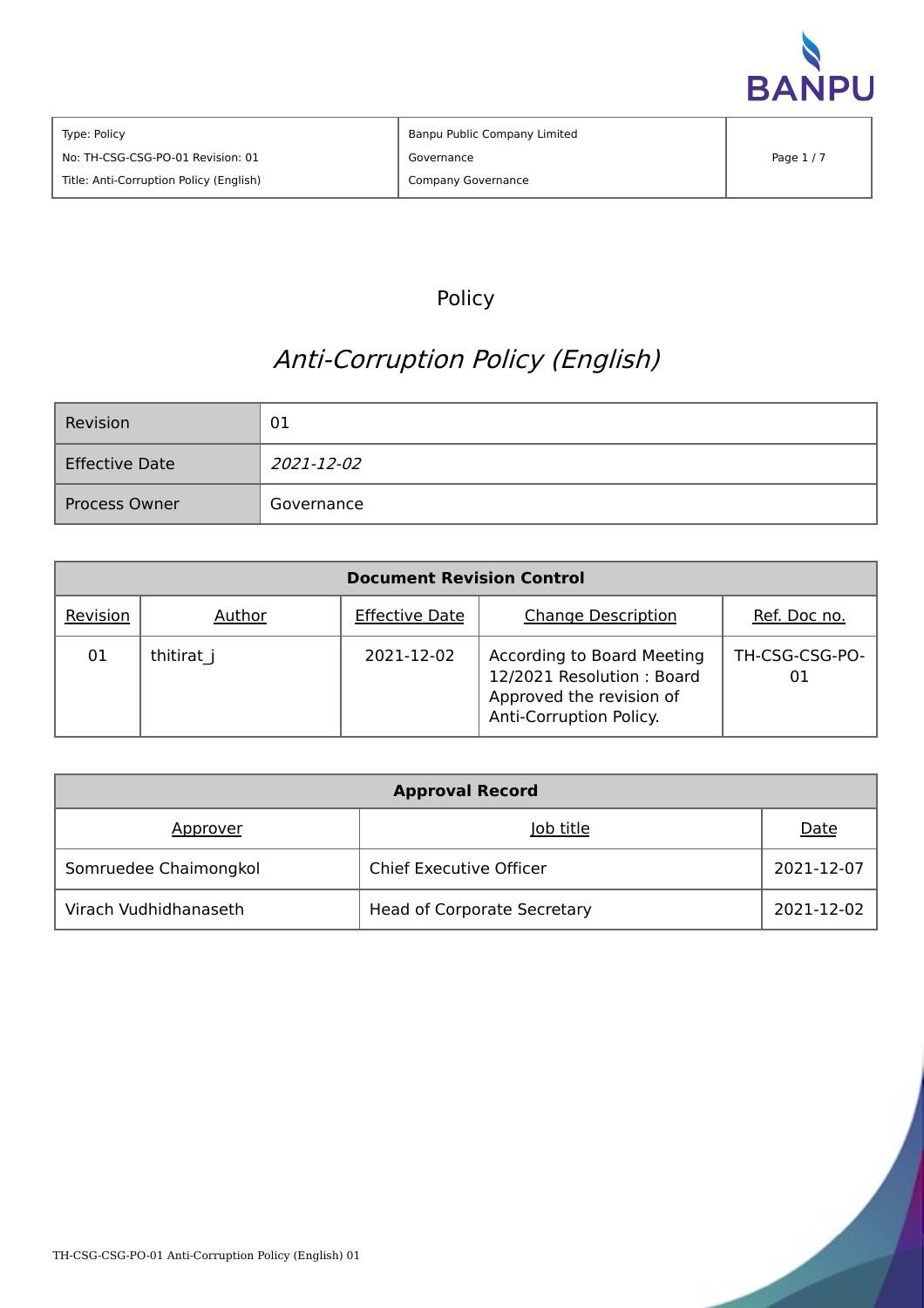

Type: Policy

No: TH-CSG-CSG-PO-01 Revision: 01

Title: Anti-Corruption Policy (English)

Banpu Public Company Limited Governance Company Governance

**Introduction:**

The Company realizes the significance of anti-corruption and is committed to conducting its business operations in compliance with applicable laws, good governance and integrity practices as stated in Banpu Missions, Corporate Governance Policy, Code of Conduct, Integrity Value, and high ethical standards as well as being responsible to society, the environment, and all stakeholders, so that the Company can operate its business with transparency, fairness, and accountability.

### **Objective:**

To ensure that the Company has a policy to define responsibilities, guidelines, and appropriate operational requirements to prevent corruption in all of the Company's business activities and that all business decisions and operations which may give rise to risk of corruption are carefully considered and executed, the Company has formulated this written Anti Corruption Policy as a clear guideline for business operations and development towards a sustainable organization.

# **Scope:**

Directors, Executives at all levels, staff and all employees of the Company and its subsidiary companies, whether on a permanent, fixed-term, or temporary employment basis, in every business unit and operation site.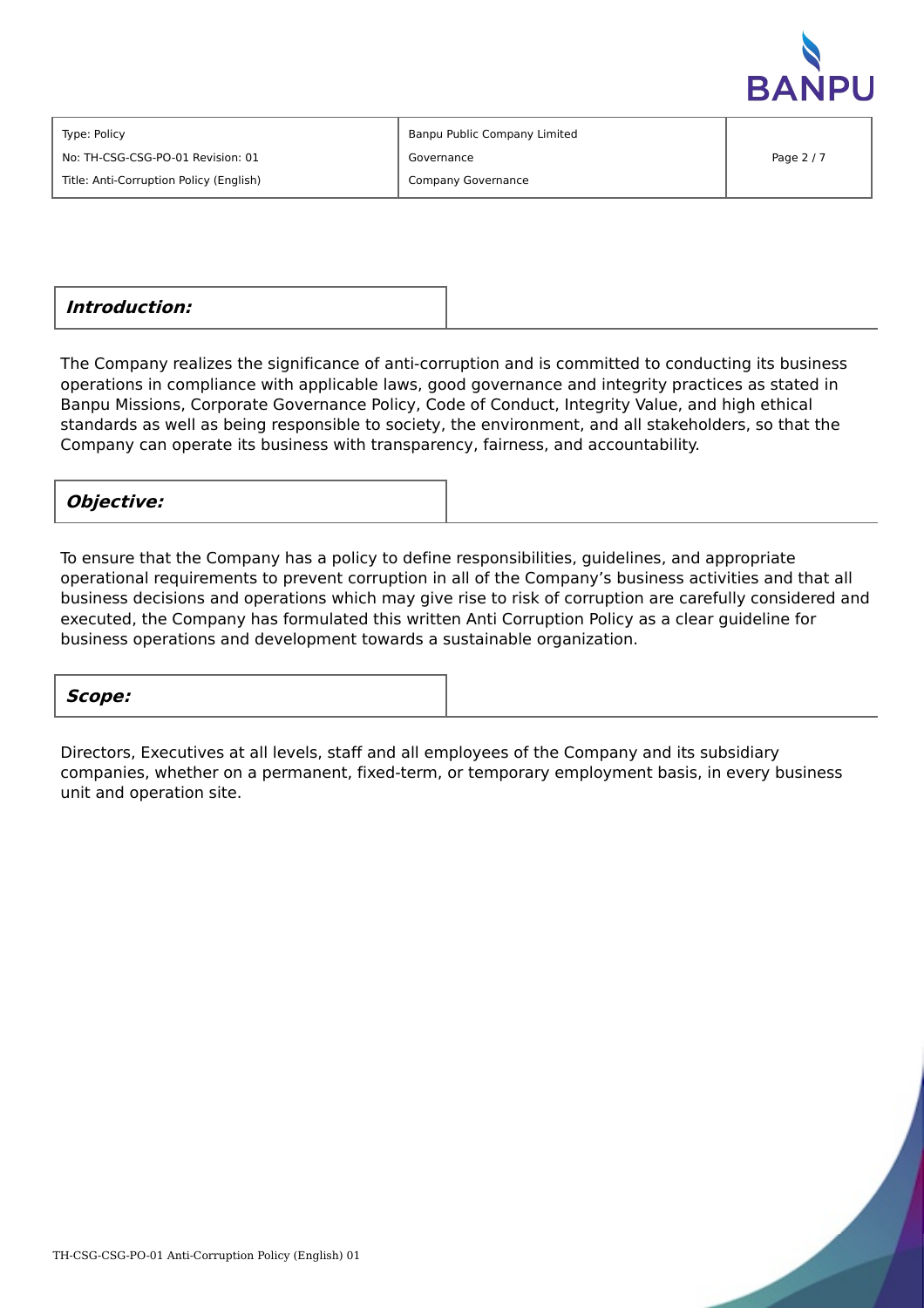

Type: Policy

No: TH-CSG-CSG-PO-01 Revision: 01

Title: Anti-Corruption Policy (English)

Banpu Public Company Limited Governance Company Governance

**Definitions:**

**"Company"** means Banpu Public Company Limited.

**"Directors"** means any and all directors of the Company.

**"Audit Committee"** means a group of independent directors who are in charge of corporate oversight to financial reporting and disclosure, regulatory compliance, risk management, and other related corporate issues.

**"Corruption"** means any forms of bribery, whether by way of offering, promising to give, giving an undertaking, demanding, or accepting money, assets, or any other undue benefits to or from any government officer, government agency, private organization, or responsible person, either directly or indirectly, so that such person exercises his/her power or refrains from performing his/her duties, thereby causing the Company or any other person to obtain any undue benefits or business advantages.

**"Recipient"** means any government officer or representative, private company officer, politician, trading party, customer, labor union, relevant stakeholder and any individual, who supervises or supports the supervision of or causes Company to derive any benefits, whether directly or indirectly.

**"Staff"** means executives at all levels, staff and all employees of the Company and its subsidiary companies, whether on a permanent, fixed term, or temporary employment basis, in every business unit and operation site.

**"Delegation of Authority"** means the list of authority that CEO has further delegated to executives at various levels for day-to-day operation in order to approve various types of transactions based on value thereof and levels of executives.



#### **Rules of Practice**

1. Directors, executives, and staff must not engage in any form of corruption either directly or indirectly or through a third party.

2. To ensure clarity regarding activities involving high risks of corruption, directors, executives and staff shall exercise caution and comply with the Code of Conduct and guidelines as follows:

#### • **Gift, Hospitality, and Entertainment**

Refrain from offering, granting and accepting of gifts as well as any kind of entertainment, except those in compliance with the Code of Conduct and Standard Practice Manual for Accepting and Offering of Gifts, Hospitality, or Other Similar Forms of Reward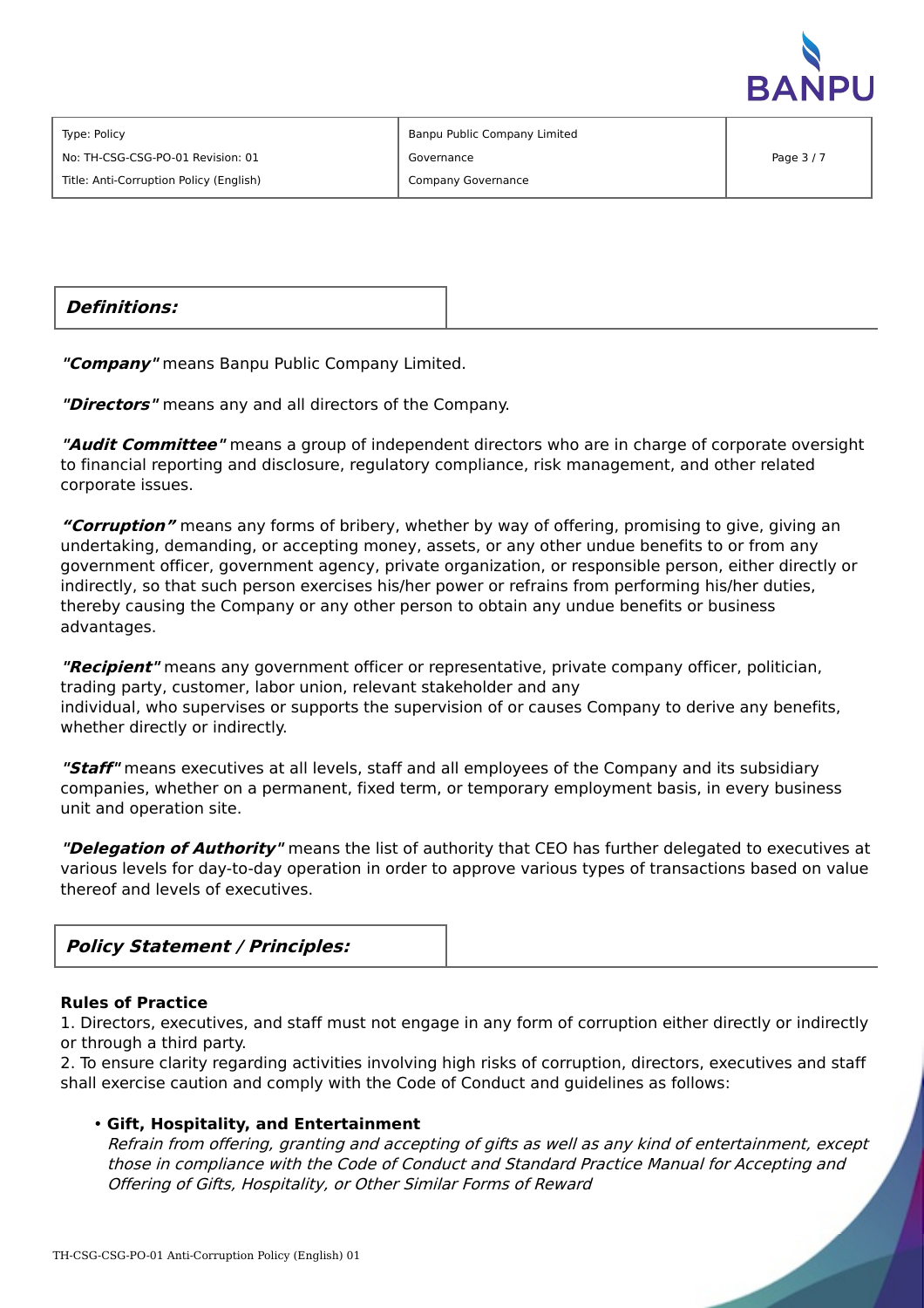

Banpu Public Company Limited Governance Company Governance

#### • **Donations or Sponsorships**

Staff can provide charitable donation or contribution not exceeding the value indicated in the Delegation of Authority unless approved in writing by CEO, and it must be made certain that such donations shall not be abused as <sup>a</sup> pretext for bribery.

• **Political Contribution** The Company shall maintain political neutrality and shall not act in the interest of or provide financial or other support to political parties either directly or indirectly. Directors, executives, and staff of the Company shall strictly comply with the Code of Conduct, Clause 3.5: Exercising Political Rights.

# • **Hiring of Government Officers (Revolving Door)** Hiring any government officers who may give rise to <sup>a</sup> conflict of interest is prohibited.[1]

# • **Facilitation Payment** All facilitation payments to government officers are strictly prohibited.

3. Directors, executives, and staff shall not ignore or neglect to report any suspected instances of corruption through the channels provided by the Company. The Company shall provide protection to those who report such acts.

# **How to Raise Concern and Protection Measure (Whistle Blower Policy)**

The Company encourages directors, executives, and staff to raise concerns about any suspicion of misconduct under the Corporate Governance, including corruption at the earliest possible stage through the "Complaints Channel"[2] or the Internal Audit Department. The received issues shall be investigated by the Investigation Committee following the standard practice manual of the Corporate Fraud Management Policy. The Company has established the "Whistleblower Policy in 2015 to protect staff who report any leads on wrongdoing against the laws, rules and regulations, the Anti-Corruption Policy, the Corporate Governance, and the Code of Conduct.

# **Communication**

The Company shall arrange for internal communication through training and orientation to ensure that all staff understand the Anti-Corruption Policy. The Company shall publicly announce and disclose such policy in Banpu's Annual Report and website, and communicate the same to all stakeholders.

#### **Effective System to Counter Corruption Preventive Measures**

# • **Procurement Policy and Related Work Procedures**

The Company has issued and implemented the Procurement Policy and related work procedures since 2011 to govern purchasing requisition and order placement, billing and collection of payments for goods and services, claims and return of goods and services, imported goods, bidding and tendering, logistic management, and goods procurement. All steps of the procurement procedure shall proceed through the so-called portal workflow "iProcurement," which will systematically record data for reference and for auditing purpose.

# • **Accounting Record System**

The consolidated and unconsolidated financial statements have been prepared in accordance with the Thai Financial Reporting Standards (TFRS), which have largely adopted the International Financial Reporting Standards (IFRS). The TFRS has been approved by the Federation of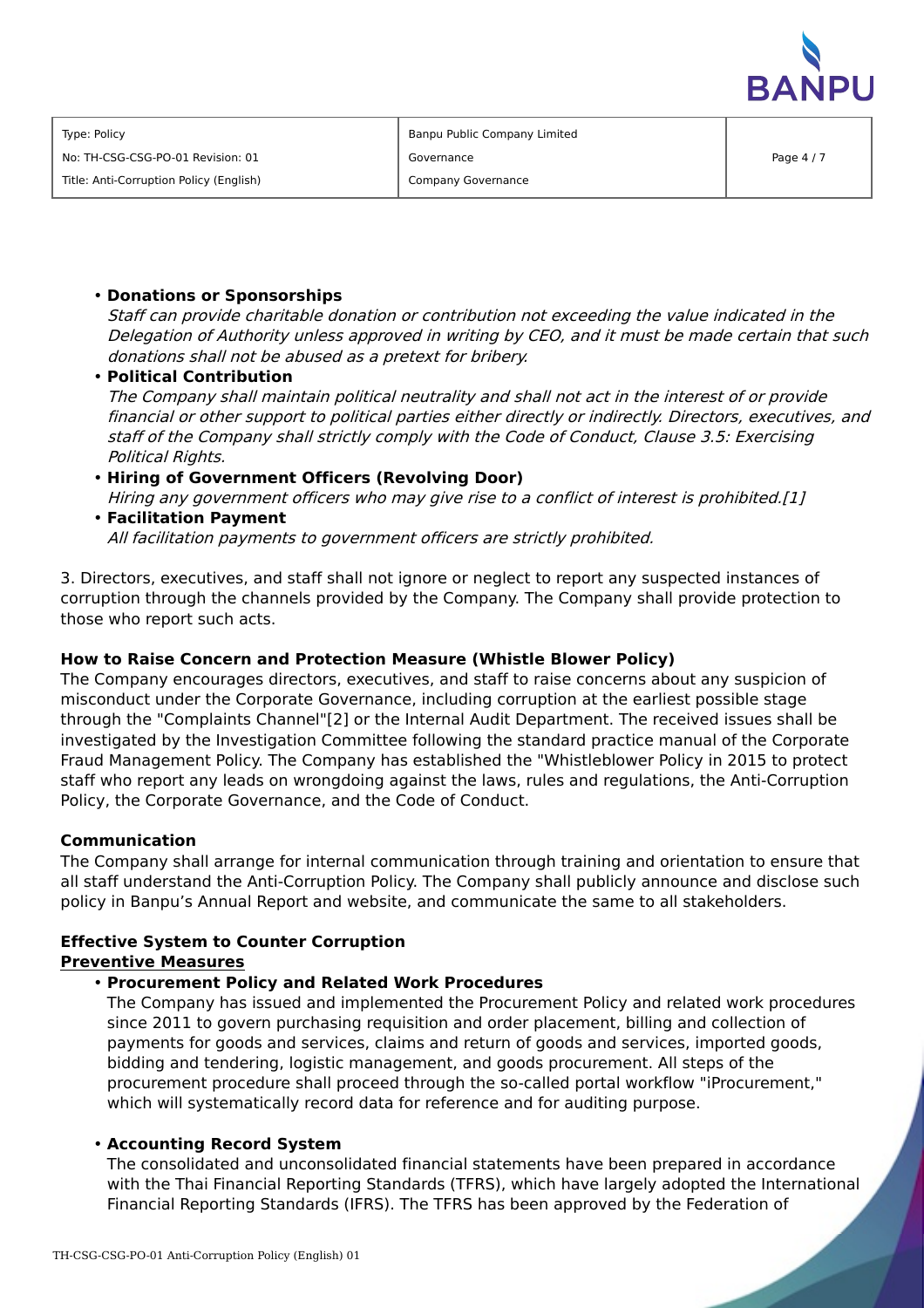

Banpu Public Company Limited Governance Company Governance

Accounting Professions. In addition, the preparation of financial statements shall follow the requirements of the Office of the Securities and Exchange Commission.

#### • **Corporate Compliance Policy**

The Company has established the Corporate Compliance Policy and the Manual Procedures, or the so-called "Compliance Obligation List (COL)" as a tool of self-assessment on legal compliance. This shall support all units of the Company to comply with relevant laws, regulations, internal and external standards, and guidelines which have been occasionally amended by regulators.

#### • **Assessment and Prevention of Corruption Risk in the Business**

The Company has performed the risk management covering strategic risk, financial risk, risk in coal and power business, risk from political and regulatory changes in the countries in which it operates, and HSEC risk for many years. Currently, the Company has executed the risk assessment for anti-corruption in all operation and support functions. The process starts with a comprehensive activity-based identification of corruption risk factors of business units and their possible causes. Risk management and mitigation measures are provided and the assessment is performed at least once a year.

#### • **Internal Control System**

The Board of Directors has designated the Audit Committee to regularly review the adequacy and appropriateness of internal control system for the Company's risk management so as to ensure effective, efficient, and transparent business operations. Since 2013, the Company has revised its internal control system to adopt an international standard or the COSO (the Committee of Sponsoring Organizations of the Treadway Commission). COSO Internal Control shall focus on Commitment to Integrity and Ethical Value, the Board Responsibility, Organization Structure and Authority, Employees' Commitment to Competency and Accountability, Business and Corruption Risk Assessment, Communication, and Control-Monitor-Report Procedures.

#### • **Corporate Governance Policy and Code of Conduct**

The Board of Directors has formulated the Corporate Governance Policy and the Code of Conduct to strengthen the corporate governance awareness through continuous corporate governance activities, and fully supports corporate values called "Banpu Heart". The documents are available in Thai, English, Indonesian, and Chinese, which aim to set the standard practice guidelines for all operation sites. All directors, executives, and staff shall read, understand, and comply with such provisions as stated in the Corporate Governance Policy and the Code of Conduct.

#### **Corrective Measures**

#### • **Corporate Fraud Management**

Suspicious issues or circumstances received either through the Complaint Channel or the Internal Audit Report shall be processed through the Corporate Fraud Management Procedure. The Investigation Committee shall conduct a fact-finding process and provide the results and recommendations to CEO for consideration and final decision.

#### • **Monitoring and Reporting**

The complaints related to corporate governance from both the Complaint Channel and the Corporate Fraud Management Procedure will be reported to the Corporate Governance and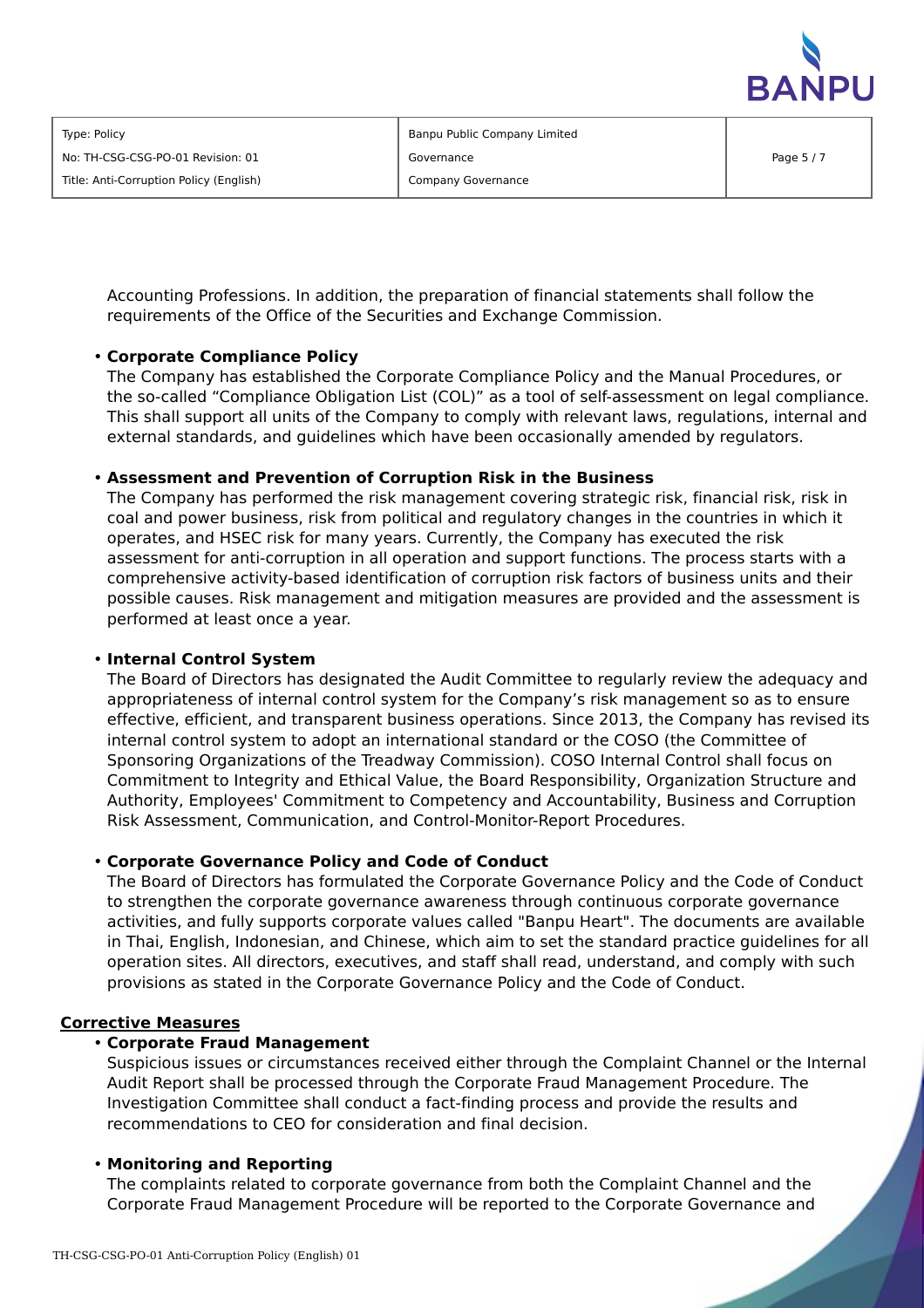

| Type: Policy                            |  |
|-----------------------------------------|--|
| No: TH-CSG-CSG-PO-01 Revision: 01       |  |
| Title: Anti-Corruption Policy (English) |  |

Banpu Public Company Limited Governance Company Governance

Nomination Committee on a quarterly basis and reported to the Board of Directors accordingly. Moreover, the issues investigated by the Internal Audit Department will be monitored by the Audit Committee on a monthly basis and reported to the Board of Directors on a semi-annual basis.

#### **Enforcement and Penalty**

It is clearly defined in the Company Work Rules and Regulations, Clause 9 "Discipline and Disciplinary Actions" that corruption is considered as a "Serious Disciplinary Misconduct", which is subject to the most severe penalty, i.e., termination of employment status or dismissal.

|--|

#### **The Board of Directors**

is in charge of and responsible for establishing an anti-corruption policy and putting in place effective anti-corruption systems in order to ensure that management recognizes the significance of anti corruption efforts and cultivate an anti-corruption mindset as part of the Company's organizational culture.

#### **The Audit Committee**

is in charge of and responsible for reviewing and ensuring that the Company has duly complied with the Anti-Corruption Policy, financial and accounting reporting systems, internal control systems, internal audit systems, and risk management systems to ensure their conformity with international standards as well as their prudence, suitability, up-to-date status, and effectiveness.

#### **The Chief Executive Officer (CEO)**

is in charge of corruption risk assessment in the operational procedures which may give rise to corruption, determining such procedures to promote and support the Anti-Corruption Policy, and communicating the same to staff and all parties concerned, including reviewing the suitability of applicable procedures and measures to ensure alignment with changes in business, rules, regulations, and legal requirements.

#### **Internal Audit**

is in charge of and responsible for reviewing the Company's internal control system and reviewing compliance with relevant anti-corruption policies and procedures to ensure that the Company's internal control system is appropriate, efficient, and adequate for any potential corruption risk, as well as reporting internal audit results and any urgent matters to the Company's senior executives and relevant committees on a regular basis and in a timely manner.

#### **Enterprise Risk Management**

is in charge of assessing and reviewing the corruption risks associated with the Company's business operations annually and shall be reported to the Audit Committee.

All directors, executives, and staff are obliged to read, familiarize and comply with this policy. Any action that may lead to a violation of this policy must be avoided. It is the duty of all directors and staff to obstruct, investigate, monitor, and report any acts of corruption.